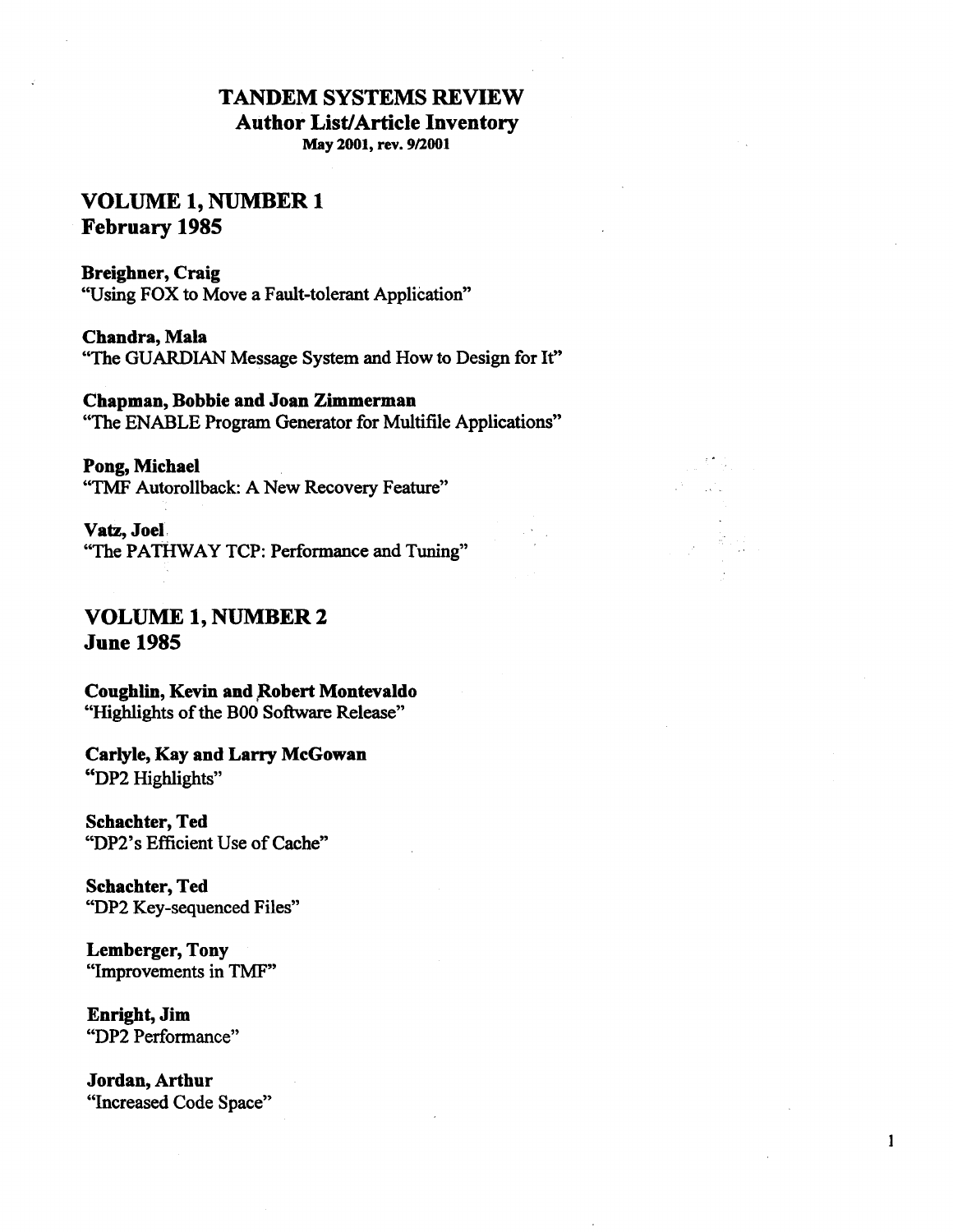**N ellen, Eric**  ''New Guardian 90 Timekeeping Facilities"

**Sharma, Sunil**  "New Process-timing Features"

**Wong,David**  "Writing a Command Interpreter"

**Carr, Richard**  "The Tandem Global Update Protocol"

**Donde, Nitin**  "Changes in FOX"

**Khatri, Anil and Matt McCline**  "Improved Performance for BACKUP2 and RESTORE2"

**Montgomery, Dale**  "VIEWSYS: An On-line System-resource Monitor"

**Troisi,Jim**  "Introducing TMDS, Tandem's New On-line Diagnostic System"

**Saltwick, Steven E.**  "SNAX/HLS: An Overview

**Smith, Ginny**  "The DYNAMITE Workstation: An Overview"

**Kosinski, Stan**  "An Introduction to DYNAMITE Workstation Host Integration"

**Whiteman, Mary Ann**  "The V8 Disc Storage Facility: Setting a New Standard for On-line Disc Storage"

**Chandran, Sri**  "Introducing the 3207 Tape Controller"

**Borr, Andrea**  "Robustness to Crash in a Distributed Data Base: A Nonshared-memory Multiprocessor Approach"

**VOLUME 2, NUMBER 1 February 1986** 

IANG BARA

ISSISTERIN

i<br>i<br>i

in shammar<br>I **t**  f ' **f**  t I I J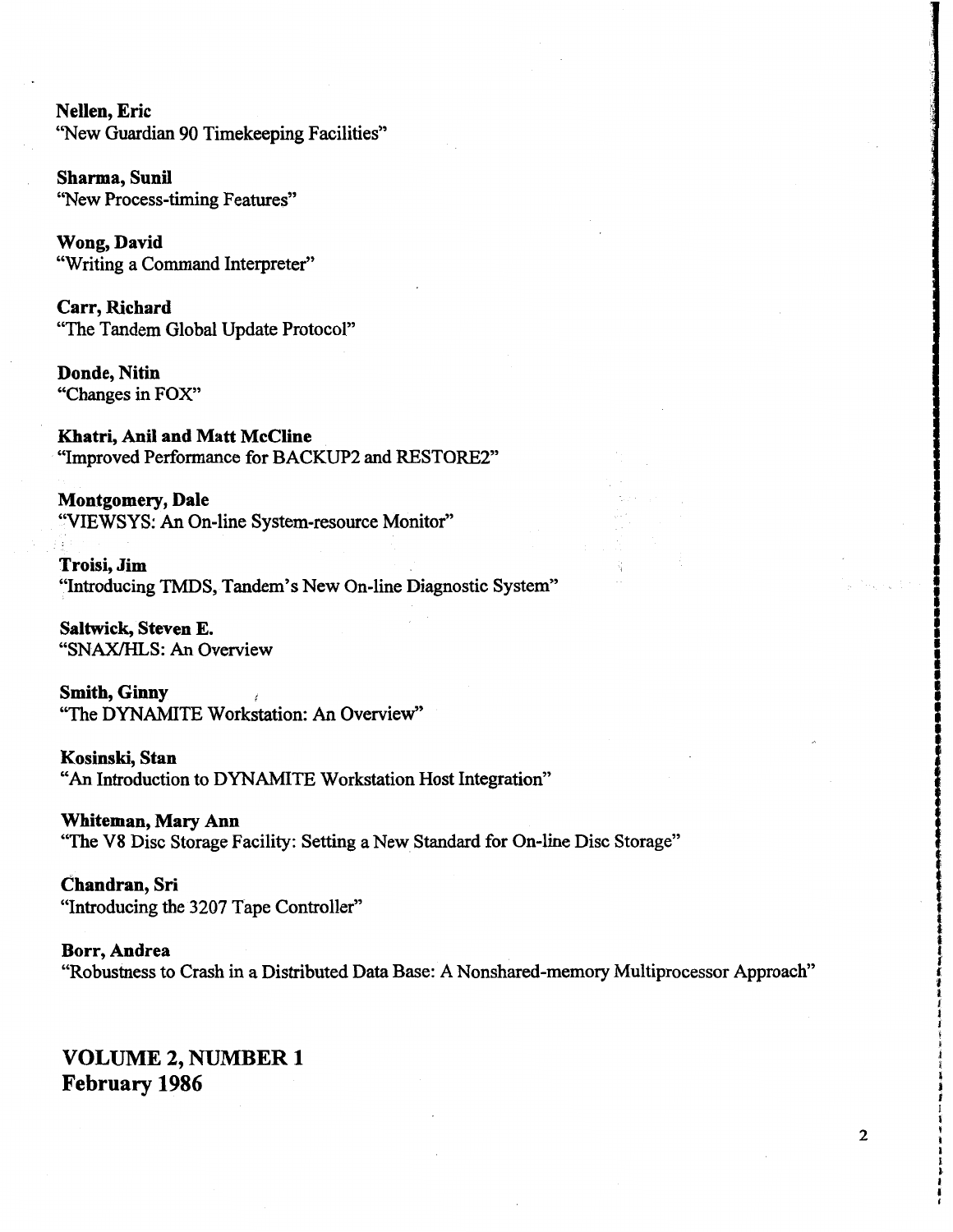### **Campbell, Julia and Robin Glascock**

"TACL, Tandem's New Extensible Command Language"

#### **Chmiel, Tony and Tom Houy**

"Credit-authorization Benchmark for High Performance and Linear Growth"

### **Mattran, Randy**

"Buffering for Better Application Performance"

### **Mcsweeney, Tim**  "Subscription Policy for Software Manuals"

**N ellen, Eric**  "Managing System Time Under GUARDIAN 90"

**Nelson,Don**  "Tandem's New COBOL85"

**Robinson, Corinne**  "Tandem's New Products"

# **Tate,Jim**

"DP1-DP2 File Conversion: An Overview" "Determining FCP Conversion Time"

# **VOLUME 2, NUMBER 2 June 1986**

**Anderton, Mark and'Mike Noonan**  "PATHWAY IDS: A Message-level Interface to Devices and Processes"

### **Chou, Timothy**

"Distributed System Protection with SAFEGUARD"

### **Khatri,Anil**

"Predicting Response Time in On-line Transaction Processing Systems"

### **Kit,Ed**

"Technical Paper: State-of-the-art C Compiler"

### **Lu, Catherine and John Murayama**

''New TAL Features"

### **Ng, David S.**

"Plated Media Technology Used in the XL8 Storage Facility" "Data-encoding Technology Used in the XLS Storage Facility"

### **Painter, Alan with Hoa Pham and Herb Thomas**

3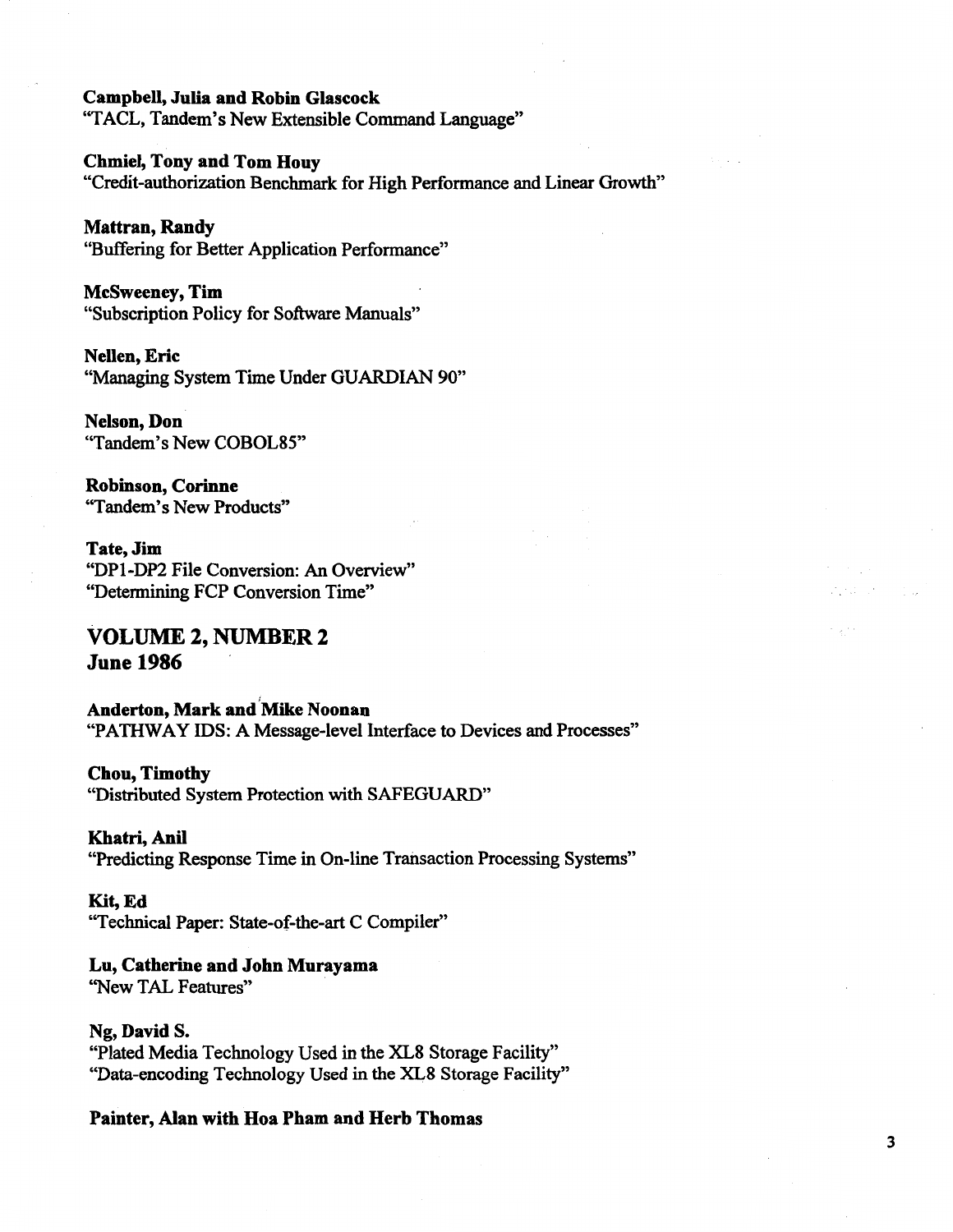"Data-window Phase-margin Analysis"

**Robinson, Corinne**  "Tandem's New Products"

**Shah, Praful**  "Sizing Cache for Applications That Use B-series DPl and TMF"

# **VOLUME 2, NUMBER 3 December 1986**

"A Performance Retrospective"

**Processors**  ''Nonstop VLX Hardware Design" ''Nonstop VLX Performance"

**System Software**  "Message System Performance Enhancements" "Message System Performance Tests"

### **VOLUME 2, NUMBER 3 (continued)**

"MEASURE, Tandem's New Performance Measurement Tool" "FASTSORT: An External Sort Using Parallel Processing"

**Data Communications**  "The 6600 and TCC6820 Communications Controllers: A Performance Comparison"

**Capacity Planning and Tuning**  "Capacity Planning Concepts" "How to Set UP a Performance Data Base with MEASURE and ENFORM"

### **Application Design and Implementation**

"Performance Considerations for Application Processes"

**Disk and Tape Subsystems**  "Configuring Tandem Disk Subsystems" "Getting Optimum Performance from Tandem Tape Systems"

**Customer Profile** 

"Performance Measurements of an ATM Network Application"

## **VOLUME 3, NUMBER 1**

4

ICOMPRESS

I į.

and the second with the first Entraîn Rand and Company

ਿਸ਼ਾ ਦਾ

i<br>Indian i<br>I I<br>I

: • •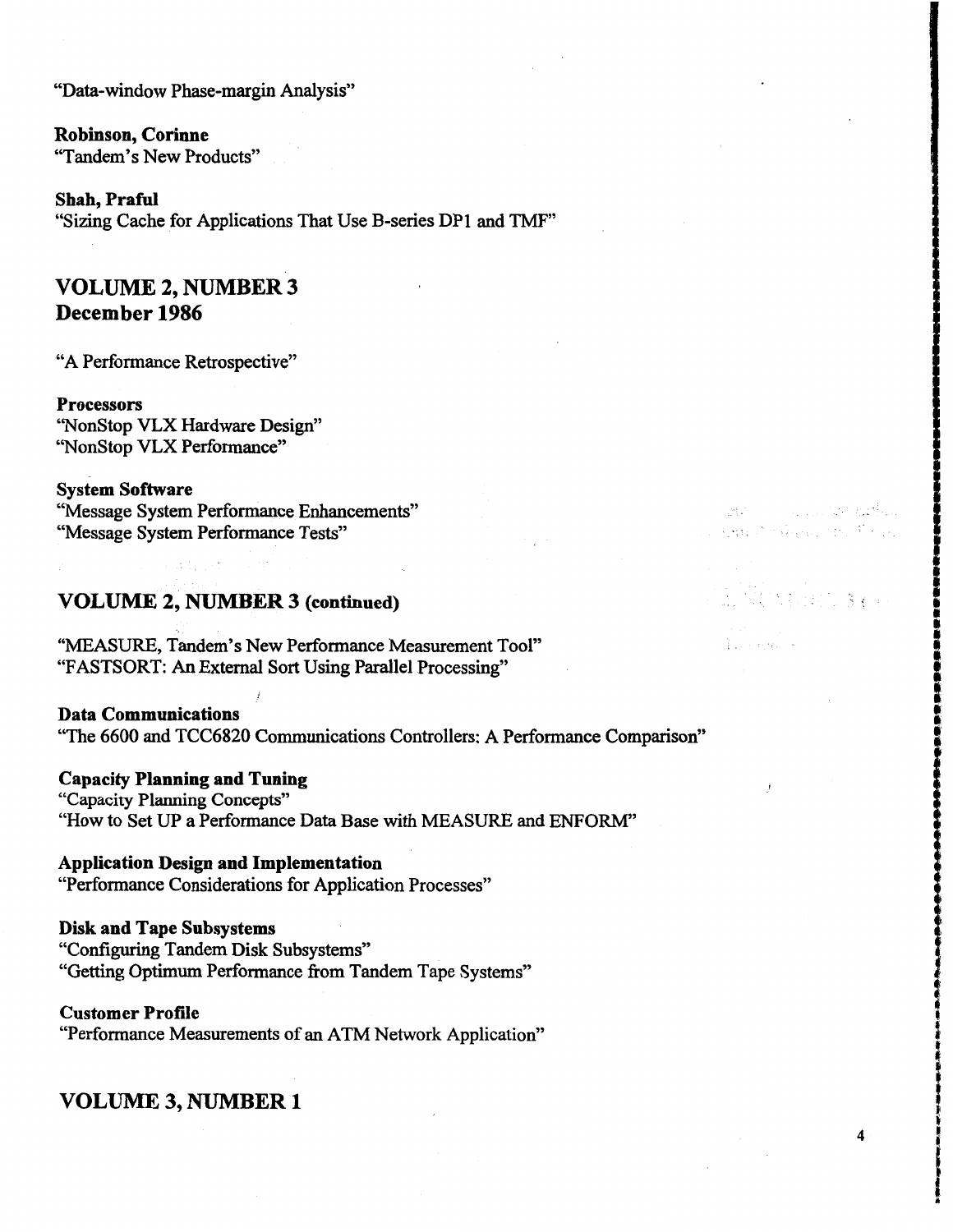## **March 1987**

**Allen, Jamie and Rick Boyle**  "The VLX: A Design for Serviceability"

## **Baker, Randy and Dennis McEvoy**

"Tandem's Software Support Plan"

**Eddy,John**  "Remote Support Strategy"

**Funk,Rhoda** 

"Enhancements to PS MAIL"

## **Grantham, Bart**

"SNAX/APC: Tandem's New SNA Software for Distributed Processing"

### **Massucco, Joe**

"Customer Information Service"

 $\bar{\mathcal{A}}$  . r informat

IEN N

 $\sim 300$ 

#### **San Andrew Corp. VOLUME 3, NUMBER 2**   $\sim 10^{-4}$  meV **August 1987**

**Blain, Cindy Anderson with Leslie White and Wes White**  "Enhancements to TMDS"

### **Blakkan, John**

"Streaming Tape Drives" "Peripheral Subsystems and Interfaces"

**Phillips, Wesley** 

"The 5120 Tape Subsystem Recording Technology"

## . **Vnuk, Richard**

"Ada: Tandem's Newest Compiler and Programming Environment"

# **VOLUME 4, NUMBER 1 February 1988**

**Bartlett, Wendy and Brian Ball**  "Technical Paper: Tandem's Approach to Fault Tolerance"

## **Berg, Mike and Alan Rowe**

"Using the MUL TILAN Application Interfaces"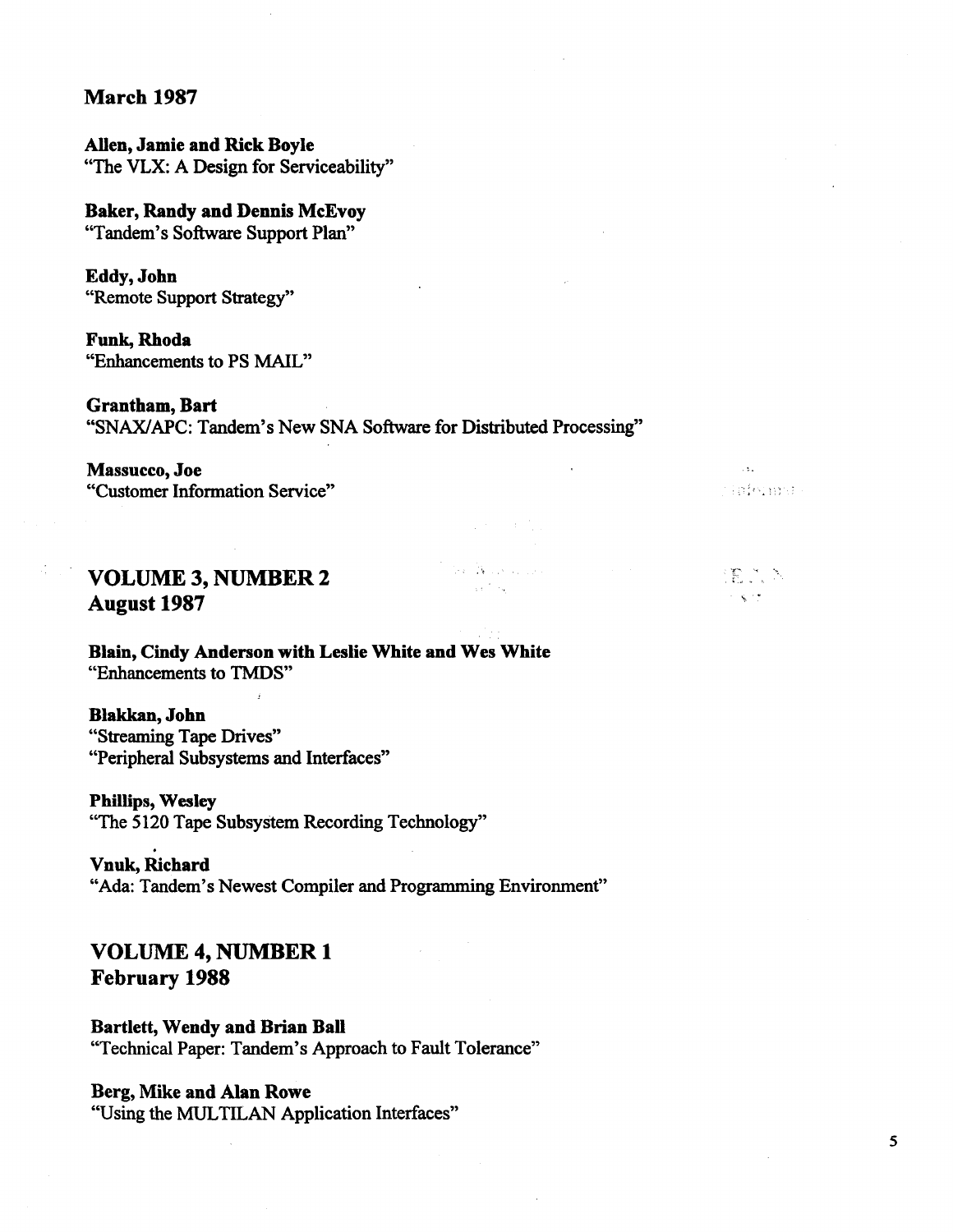**Coyle,Anne**  "Introduction to MUL TILAN"

**Levi, Elise**  "COO Software Manuals"

**Limper, Jack**  ''New Software Courses"

**Marks, Larry**  "Overview of the COO Release"

**Mead,Jim**  "COO TOMS Performance"

**Norman, Henry**  "Sizing the Spooler Collector Data File"

## **VOLUME 4, NUMBER 1 (continued)**

 $\frac{1}{2}$  ,  $\frac{1}{2}$  ,  $\frac{1}{2}$ **Rowe, Alan** "Overview of the MUL TILAN Server"

s Angly **Sabaroff, Lauryl**  "Technical Paper: The Role of Optical Storage in Information Processing" ;

**Tandem Performance Group**  "Tandem's Nonstop SQL Benchmark"

# **VOLUME 4, NUMBER 2 July 1988**

**Borr, Andrea**  "Technical Paper: High-Performance SQL Through Low-Level System Integration"

6

VEACHER ST

Don an stau Génta Ro

**Cohen, Howard**  "Overview of Nonstop SQL"

**Fenner, Claude**  "Nonstop SQL Reliability"

**Holbrook, Rob and Don-Min Tsou**  "Nonstop SQL Data Dictionary"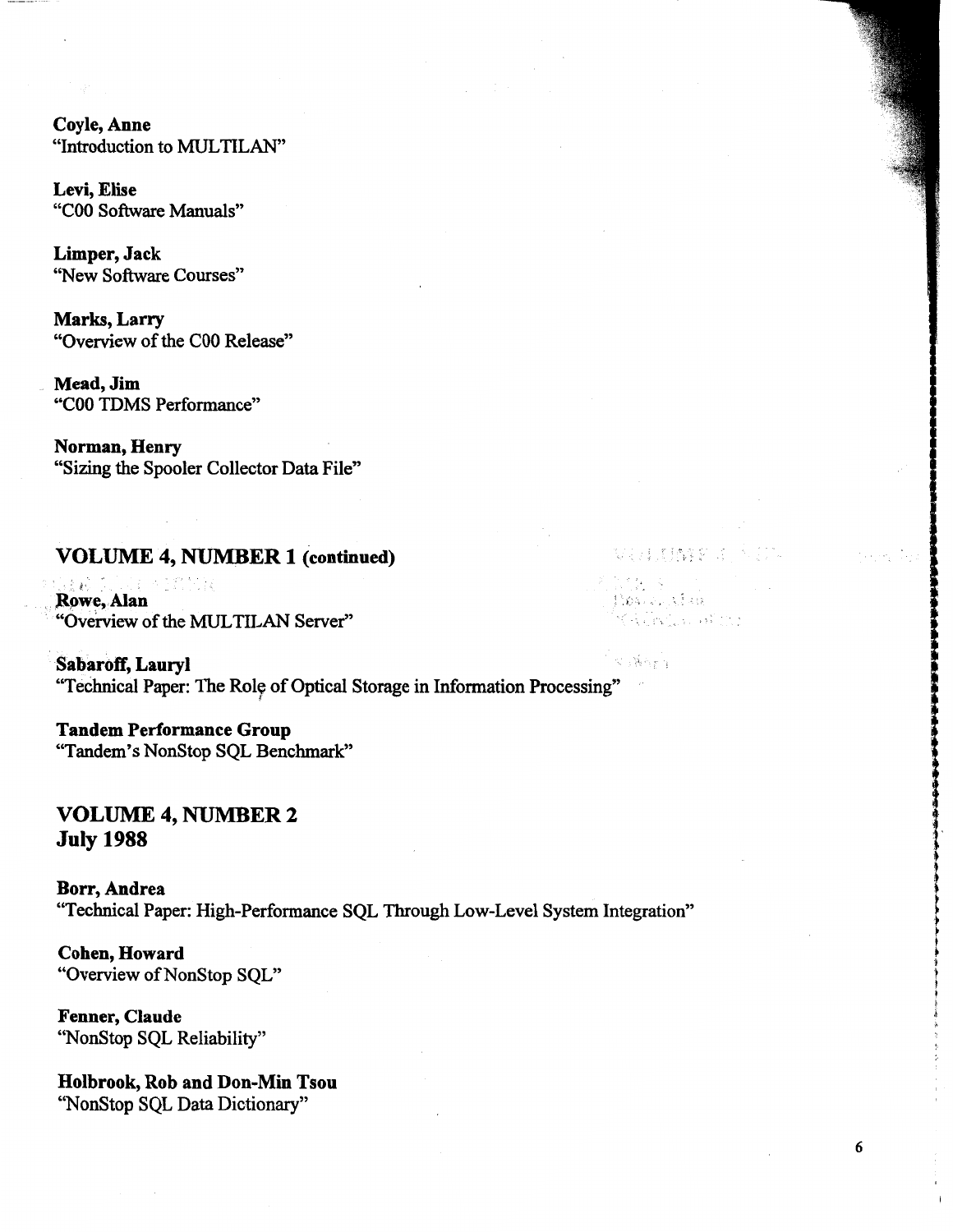**Palmer, Linda Gary**  "Debugging TACL Code"

Pong, Mike

"Nonstop SQL Optimizer: Basic Concepts" "NonStop SQL Optimizer: Query Optimization and User Influence"

# **VOLUME 4, NUMBER 3 October 1988**

**Eastep, Tom**  "Data Replication in Tandem's Distributed Name Service"

# **Hansen, Roger and Greg Stewart**

"VIEWPOINT Operations Console Facility"

## **VOLUME 4, NUMBER 3 (continued)**

**lloman, Pete with Bernice Malizia and Edith Reisner**  "Overview of DSM"

**Horwitz, Helaine**  "Estimating Host Response Time in a Tandem System"

**Jordan, Hank with Randy McRee and Rudy Schuet**  "Event Management Service Design and Implementation"

**Lawson, Tom**  "SCP and SCF: A General Purpose Implementation of the Subsystem Programmatic Interface"

**Miller, Mike**  "Network Statistics System"

**Stobie, Keith**  "Using the Subsystem Programmatic Interface and Event Management Services"

### **Tom, Gary**

"Tandem's Subsystem Programmatic Interface"

# **VOLUME 5, NUMBER 1 April 1989**

**Coleman, Steve** 

**《《詩語》等**》, 《音》, 《杨光诗》

a wake a

is 2 Bul

Glomme, Pete JARONDO A

in<br>Statistika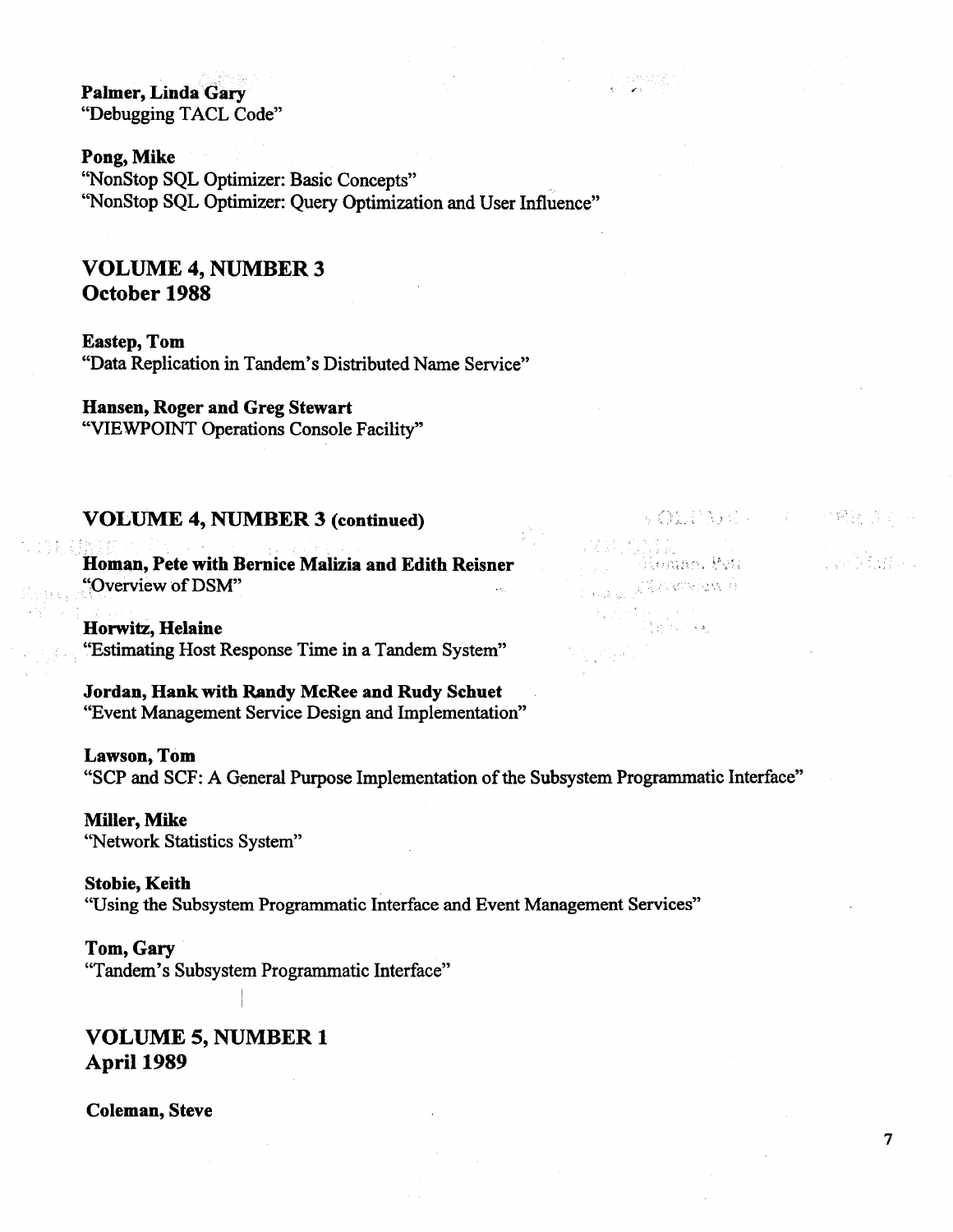"Tandem 5200 Optical Storage Facility: Performance and Optimization Considerations"

**Dunn, Andrew**  "Technical Paper: The OSI Model: Overview, Status, and Current Issues"

**Lenoski, Dan**  "NonStop CLX: Optimized for Online Transaction Processing"

**Patel, Anand**  "Tandem 5200 Optical Storage Facility: A Hardware Perspective"

**Simonds, Justin**  "Terminal Connection Alternatives for Tandem Systems"

**Wakashige, Dean K. K.**  ''NetBatch: Managing Batch Processing on Tandem Systems"

# **VOLUME 5, NUMBER 2 September 1989**

**,,Cassidy, Jim and Terrye Kocher**  . ''NonStop SQL: The Single Database Solution"

**Evjen, Jerry**  ''Network Design Considerations"

**Keefauver, Timothy**  "Optimizing Batch Performance"

**Turner, Marty**  "An Overview of SNAX/CDF"

**VOLUME 6, NUMBER 1 March 1990** 

**Earle, Glenys and Dean K. K. Wakashige**  "NetBatch-Plus: Structuring the Batch Environment"

**Senf,' Wouter**  "Concurrency Control Aspects of Transaction Design"

**Smith, Rhod** "Building Open Systems Interconnection with OSI/AS and OSI/TS"

8

i<br>B

NESS:

游客: 2011

Ne Tessa

**STARTING CONTROL** 

**SECTION** 

I • i

ISSO ASSOS

**Weikel, Wayne**  "Converting Database Files from ENSCRIBE to NonStop SQL"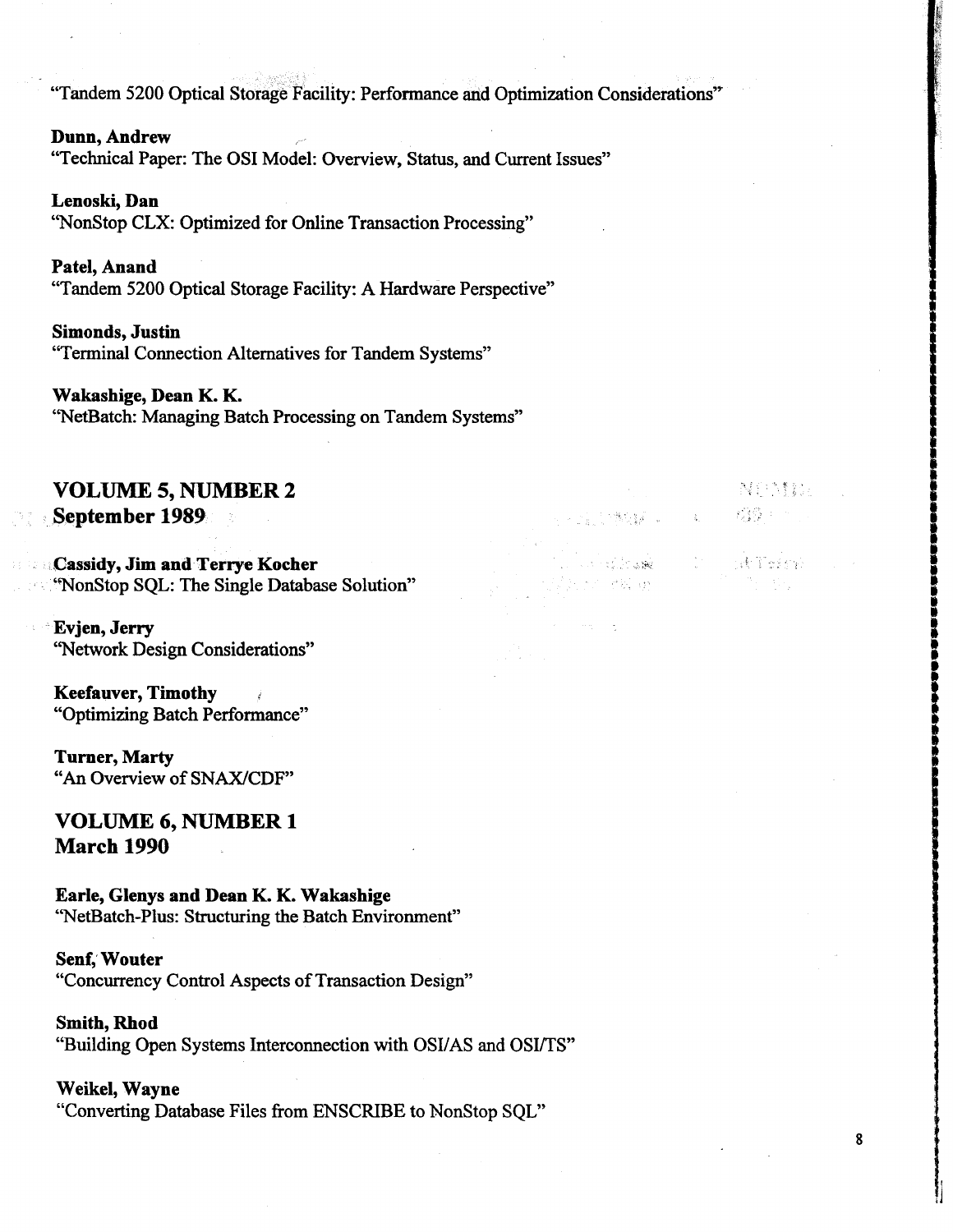# **VOLUME 6, NUMBER 2 October 1990**

## **Englert, Susanne and Jim Gray**

"Performance Benefits of Parallel Query Execution and Mixed Workload Support in Nonstop SQL Release 2"

大統治 めんどく いうしょういん

**Englert, Susanne with Jim Gray, Terrye Kocher, and Praful Shah**  "The NonStop SQL Release 2 Benchmark"

### **Keefauver, Timothy**

"Batch Processing in Online Enterprise Computing"

## **Moore, Mark and Amardeep Sodhi**

"Parallelism in NonStop SQL Release 2"

**Pong, Mike <b>• 6** "An Overview of NonStop SQL Release 2"

**Slutz, Don** . "Gateways to NonStop SQL"

**Smith, Gary S.**  "Online Reorganization of Key-Sequenced Tables and Files"

**Vaishnav, Jay** . "The Outer Join in NonStop SQL"

## **VOLUME 7, NUMBER 1 April 1991**

**Chan, Scott and Robert Jardine**  "Fault Tolerance in the NonStop Cyclone System"

## **Gaydos, Craig**  "Enhancing System Security With Safeguard"

**MacKenzie, Kirk**  "TLAM: A Connectivity Option for Expand"

## **Norwood, Peter**  "Overview for the NonStop-UX Operating System for the Integrity S2"

그 동생이 아이를  $\label{eq:3.1} \mathbb{E}\left\{ \left\{ \mathbf{X}^{*}\right\} ,\mathbf{X}^{*}\right\} \leq \mathbb{E}\left\{ \mathbf{X}^{*}\right\}$ 

> 주말하는 것이 **ARK**

 $\sim 10^{-1}$  for

M.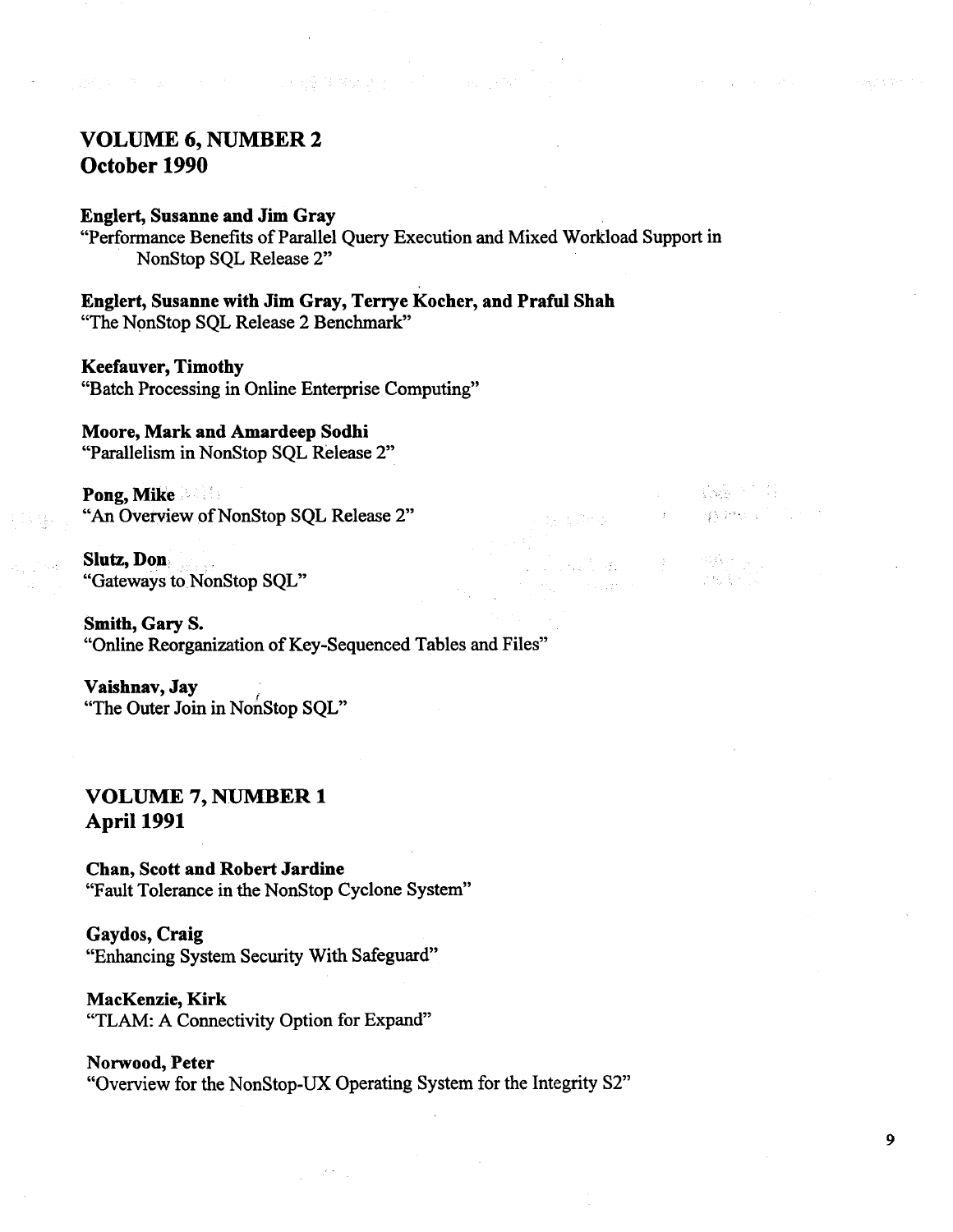**Vannucci, Robert**  "Pathway TCP Enhancements for Application Run-Time Support"

# **VOLUME7,NUMBER2 October 1991**

**Collins, Jim**  "Writing Rules for Automated Operations"

**Dagenais, Jean**  "Instrumenting Applications for Effective Event Management"

## **VOLUME** 7, **NUMBER 2 (continued)**

**Grainger, Peter**  "Dial-In Security Considerations"

**Guerrero, Jorge**  "RDF: An Overview"

**Highleyman, Wilbur**  "Capacity Planning With TCM"

# **VOLUME 8, NUMBER 1 Spring 1992**

**Blanchet, Manon**  "Improving Performance on TNS/R Systems With the Accelerator"

**Carnes, Donna**  "Product Update"

**Cressler, Diane**  "Debugging Accelerated Programs on TNS/R Systems"

**Faby, Les and Richard Mateosian**  "Overview of Tandem Nonstop Series/RISC Systems"

**Stockton, Mark**  "Measuring DSM Event Management Performance"

**Whiteman, Mary Ann**  "Ongoing Support: Tandem Professional Services"

i **t: 1;**  i<br>I

maasin -

General. "刘宪子子"

42% (2000) a

**t** • i

**Index of the contract of the contract of the contract of the contract of the contract of the contract of the c** 

i<br>I

t, !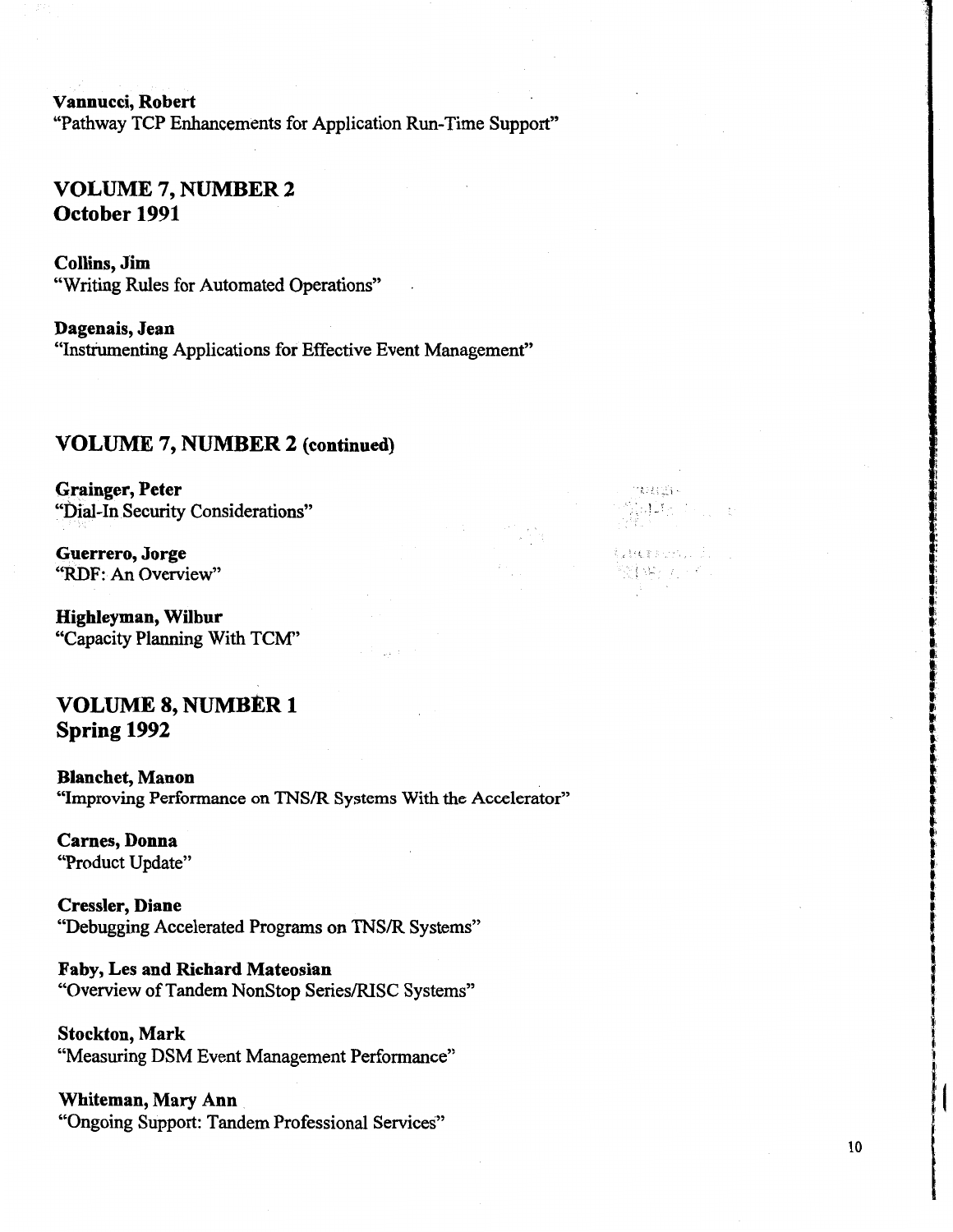# **VOLUME 8, NUMBER 2 Summer 1992**

**Senf, Wouter and Frans Jongma**  "RDF Synchronization"

**Siegel, Eric D.**  "Terminal Selection" "Connecting Terminals and Workstations to Guardian 90 Systems"

# **VOLUME 8, NUMBER 3 Fall 1992**

. **Cooperstein, Howard**  "An Overview of Client/Server Computing on Tandem Systems"

· **Culman, William**  "Designing Client/Server Applications for OL TP on Guardian 90 Systems"

**lem, Michael and Terrye Kocher**  "Implementing Client/Server Applications Using Remote Server Call"

**VOLUME 9, NUMBER 1 Winter 1993** 

**Bolling, Howard and William Bronson**  "The RESPOND OLTP Business Management System for Manufacturing"

**Schlansky, William and Joe Schrengohst**  "The DAL Server: Client/Server Access to Tandem Databases"

**Viescas, John**  "Online Information Processing"

**VOLUME 9, NUMBER 2 Spring 1993** 

### **Bartlett, Wendy**

"A Designer's Overview of the D-Series Guardian 90 Operating System"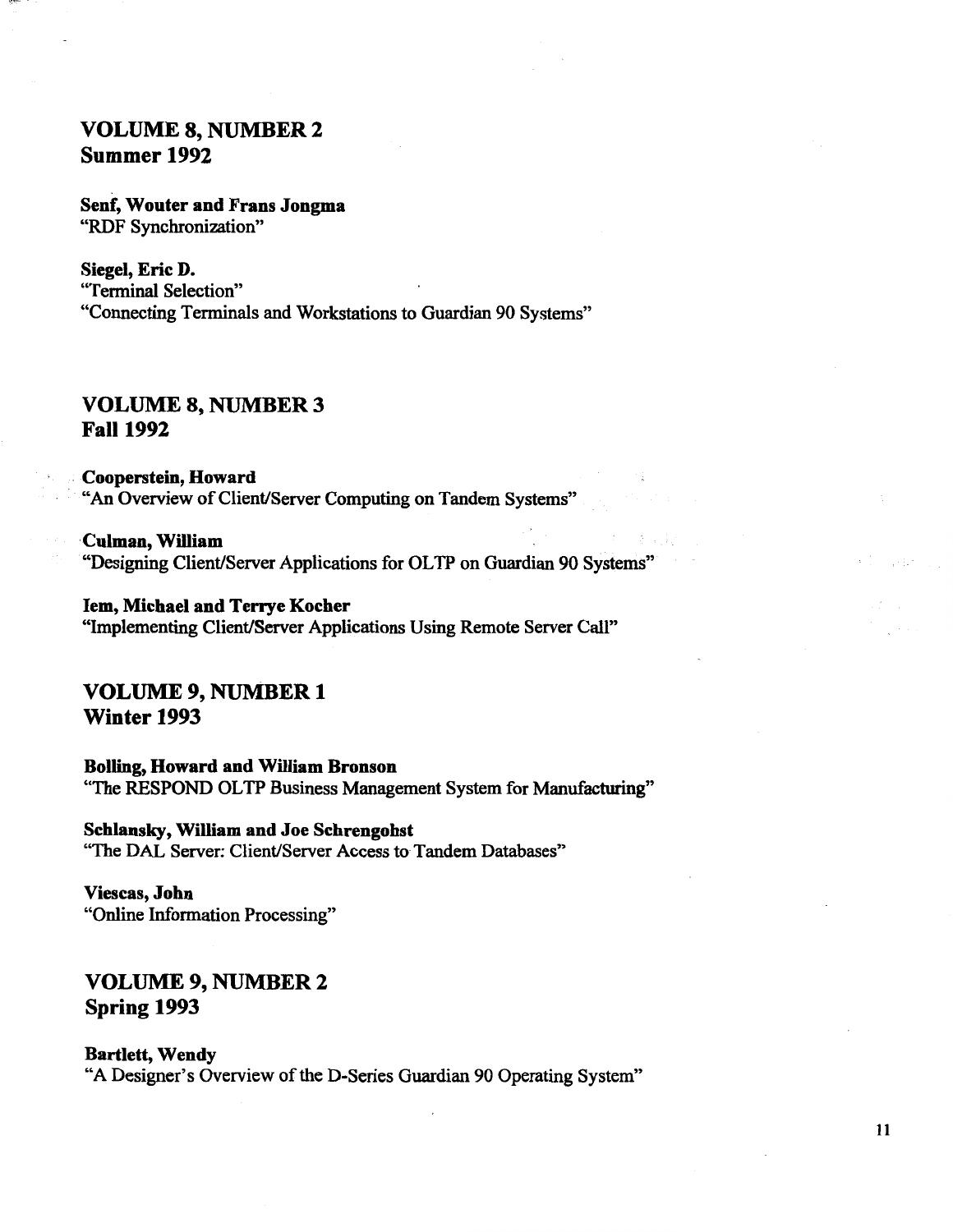**Kuukka,Sue** 

"Migration Planning for D-Series Systems"

的复数人名英格兰姓氏

### **Liu,Ken**

"Application Code Conversion for D-Series Systems"

# **VOLUME 9, NUMBER 3 Summer 1993**

**Broyles, Diane**  "Application Profile: Storing Macintosh Graphics on the Tandem 5200 Optical Storage Facility"

승규 두

### **VOLUME 9, NUMBER 3 (continued)**

**Smith, Donald**  "Expand High-Performance Solutions"

Wolfe, Susan "Designing and Implementing a Graphical User Interface"

# **VOLUME 9, NUMBER 4 Fall 1993**

**Dagenais, Jean**  "Implementing a Systems Management Improvement Program"

## **Stockton, Mark**  "Event Management Architecture" "Configuration and Performance Guidelines" "Event Processing Costs and Sizing Calculations"

# **VOLUME 10, NUMBER 1 January 1994**

### **Hotea,Andy**

"Basic Uses and New Features of Extended ODS"

### **Kong, Cheng**

"A Hardware Overview of the Nonstop Himalaya KIOOOO Server"

### **Rohner, Tom**

"Extending the Client/Server Model With Object-Oriented Technology"